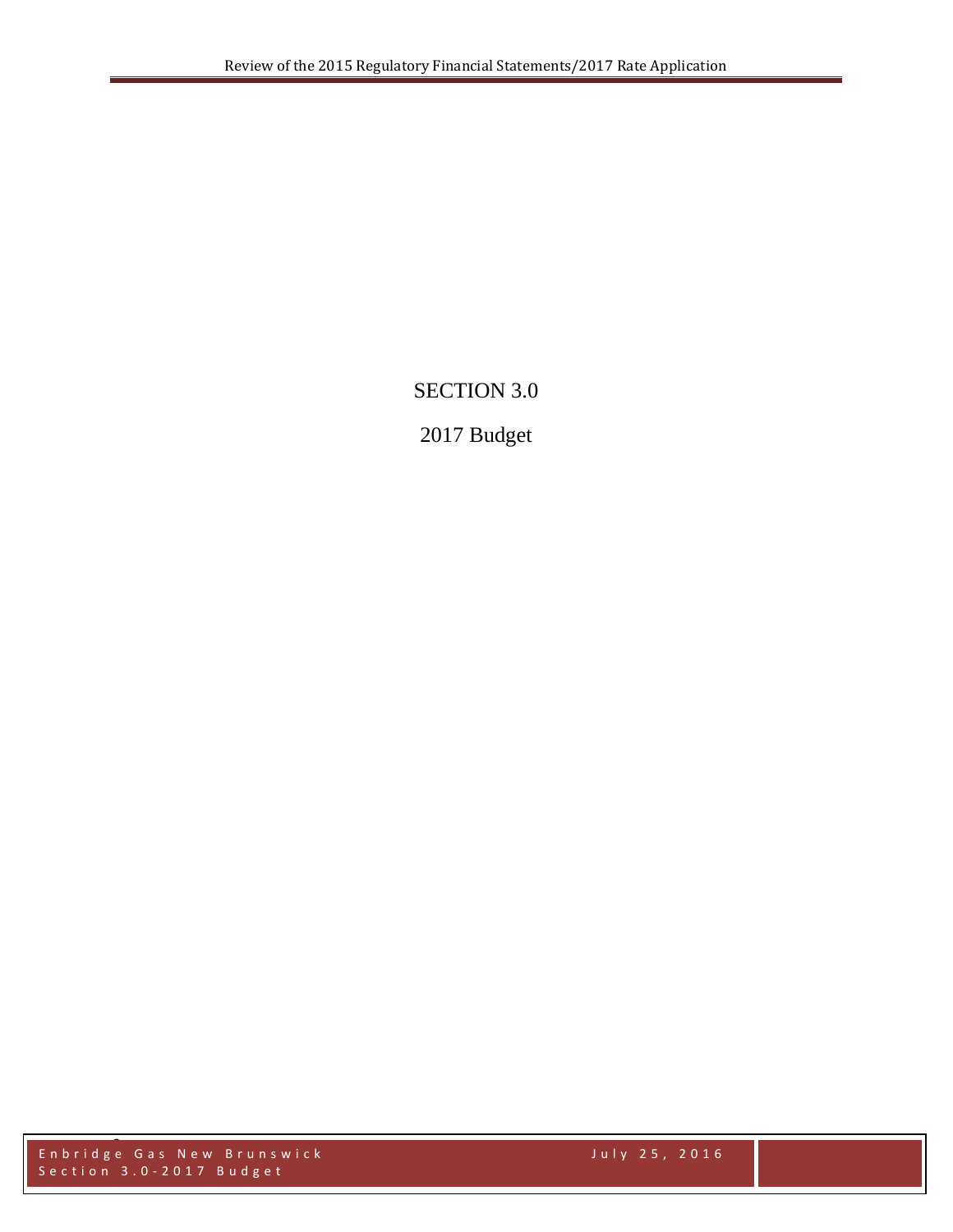#### **3.0 2017 Budget**

 As part of a COS model, the establishment of the revenue requirement is critical in the development of distribution rates. A utility's cost of service rates are typically established to align with the fiscal year of the utility. This allows the utility to properly prepare annual forward year projections of costs and throughput, which are the key inputs to establish cost of service rates, and thereby align such projections with the rate setting period. For the purpose of this Application, Cost of Service distribution rates have been developed based on the revenue requirement of the 2017 Budget.

 EGNB's 2017 Budget has been prepared taking into consideration historic trends, current market conditions, the current economic environment and EGNB's current operations.

#### Customer Attachments

 The 2017 Budget is based on the attachment of 147 new customers. EGNB has estimated the loss of 112 customers (customers no longer on the distribution system as at December 31, 2017 due to permanent removal of service, red locks due to non-payment, seasonal locks or other temporary locks) in 2017 resulting in a total of 35 net new customers in 2017. EGNB has plans to offer an incentive program to attract new customers and a customer retention program to mitigate lost customers for 2017.

### Incentives Program and Customer Retention Program

 Growing and maintaining the customer base are both important factors to maintaining low distribution rates. Two programs are included in EGNB's 2017 Budget in order to address customer numbers. Firstly, \$100K will be used to provide incentives to approximately 50 new attachments in the Small General Service class for new home construction or residential retrofit markets on or near the current pipeline infrastructure. Incentives may be offered directly to the customer and/or provided directly to a builder/developer/contractor and will provide benefits to rate payers by recovering costs over a broader customer base.

Secondly, up to \$100K will be used as a commercial customer retention program to protect the

public utility's revenue and customer base from additional erosion due to competitive threats.

The program will be identical to the 2016 Customer Retention Program.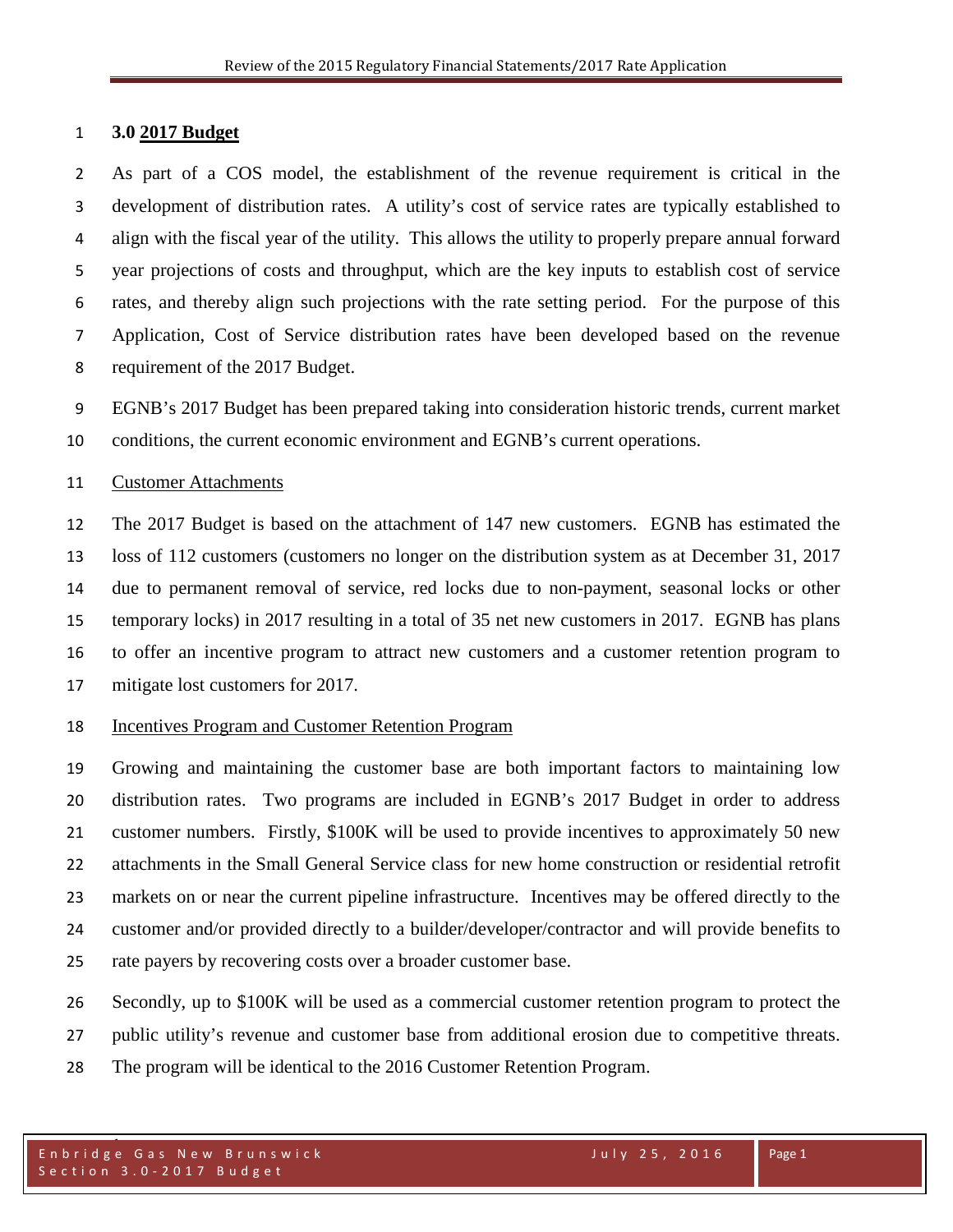Corporate Allocations

 For the 2017 Budget, only one new Corporate Allocation has been identified, Enbridge Energy Company Inc. Recovery. As this allocation has not met the requirements of the approved EGNB methodology, 0% has been allocated to revenue requirement. The amounts allocated to the revenue requirement for the existing corporate allocations were established using the criteria set out in support of EGNB's 2013 Rate Application and the details can be found in Schedule 3.7 - Corporate Allocations Report.

### Miscellaneous Revenue

 EGNB has addressed the Miscellaneous Revenue discussions in the last rate hearing and has budgeted increases to this item. The Miscellaneous Revenue of (\$945K) in the 2017 Budget contains amounts for SEUF Fees (\$400K), Late Payment Penalties (\$303K), Agent Billing and Collections ("ABC") Revenue (\$175K), Transactional Services (\$36K), Red Lock Fees (\$25K) and Interest Income on Maritimes & Northeast Pipeline Firm Service Agreement security deposit (\$6K).

 ABC Revenue is determined based on the number of ABC customers at the approved 2016 ABC rates plus inflation applied at 2.1%. Interest income revenue is based on term deposit and average rate received. Late Payment Penalties and Transactional Services are based on the amounts used for the 2016 Budget.

The following documents have been provided in support of the 2017 Budget:

- 20 Schedule 3.4 2017 Budget Assumptions
- Schedule 3.5 2017 Budget
- Schedule 3.6 2017 Budget to 2016 Budget Explanations
- Schedule 3.7 Corporate Allocations Report
- Schedule 3.8 Retention and Incentive Programs Report
- 2016 Forecast
- The 2016 Forecast provides the bridge year for the development of the 2017 Budget. The
- following documents have been provided in support of the 2016 Forecast:
- 
- Schedule 3.1 2016 Forecast